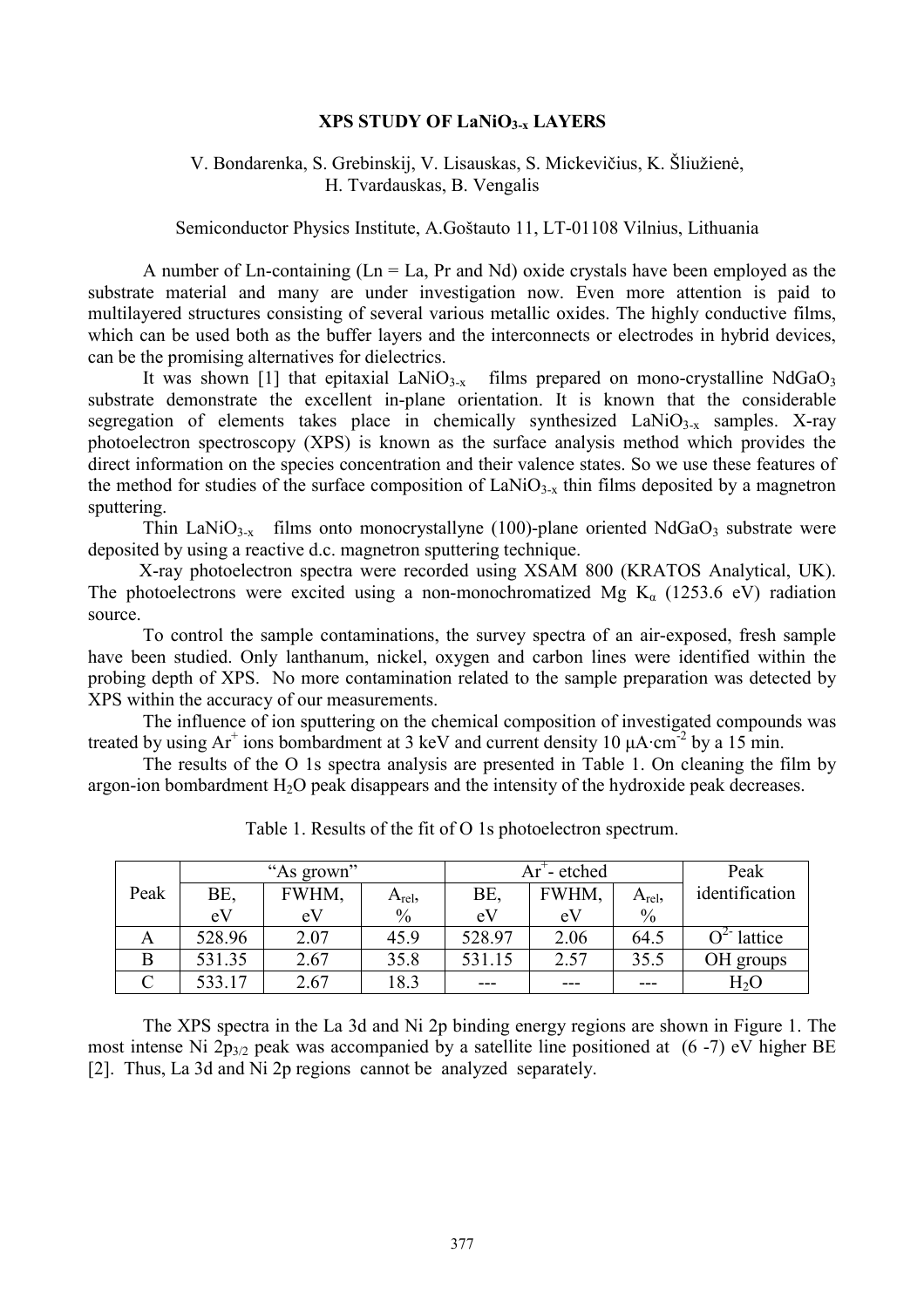

Figure 1. Deconvolution analysis of La 3d and Ni 2p signal of LaNiO<sub>3-x</sub> thin films. (a) – "As grown";(b) –  $Ar^+$  etched film. The scattered points refer to the raw data, the thin solid lines correspond to the spectral components and thick line is the spectra envelope.